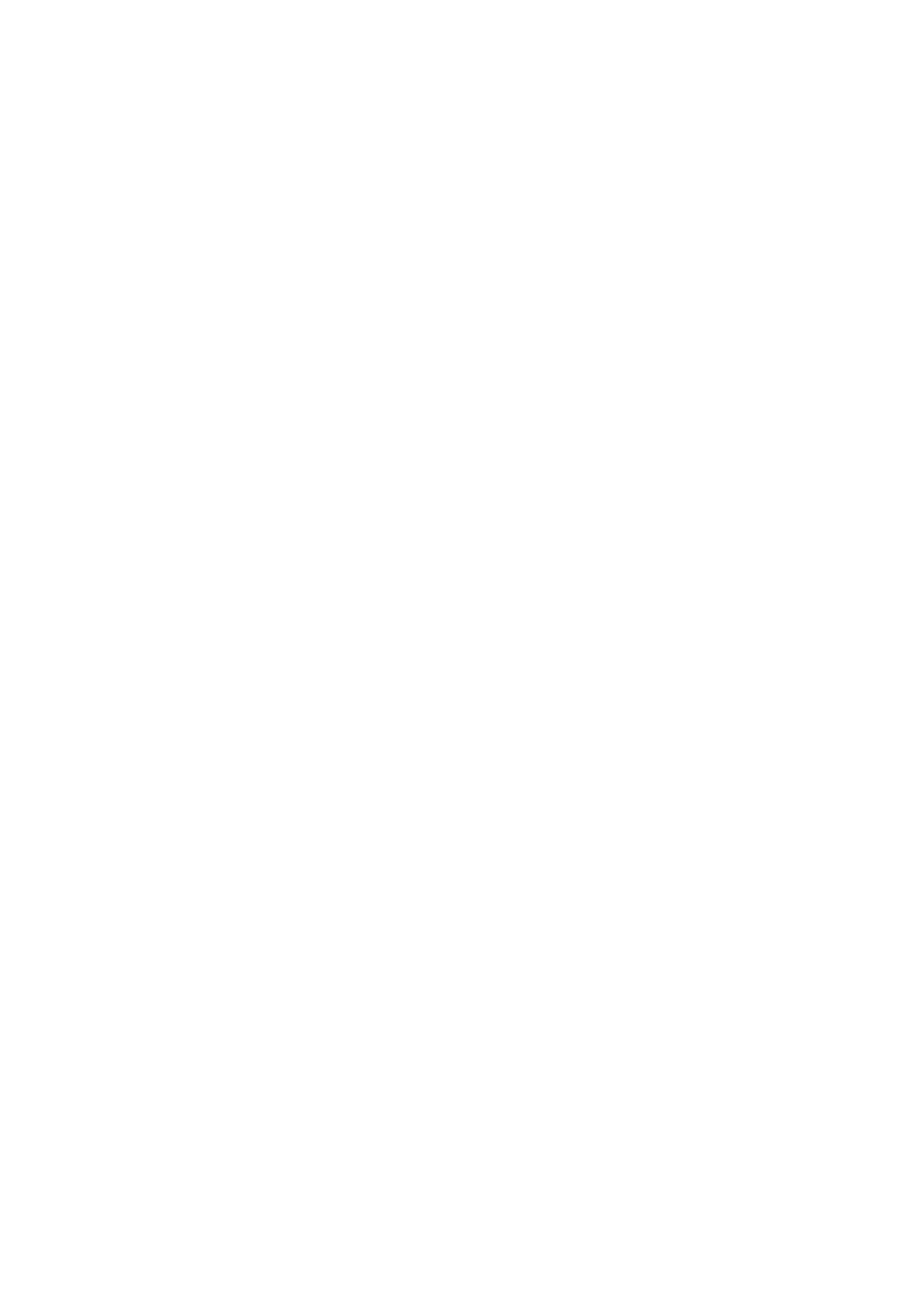

Testing Solutions for the Wireless Industry

TC-5970D Shield Box Data Sheet **STESCOM** 

| I/O Interface                         | <b>Order Number</b>      | <b>Typical Data Rate /</b><br>Line Voltage      | *Typical Shielding                                                           |
|---------------------------------------|--------------------------|-------------------------------------------------|------------------------------------------------------------------------------|
| DB9, 1000pF pi Filter                 | 3409-0008-1              | 3 Mbps / 100 VDC,<br>5 Amps max                 | >70 dB from 0.5 to 2 GHz<br>>80 dB from 2 to 3 GHz<br>>70 dB from 3 to 6 GHz |
| DB9, 100pF pi Filter                  | 3409-0010-1              | 10 Mbps / 100 VDC,<br>5 Amps max                | >50 dB from 0.5 to 2 GHz<br>>60 dB from 2 to 3 GHz<br>>60 dB from 3 to 6 GHz |
| USB 2.0 Filter                        | 3409-0018A-3             | 480 Mbps / 5 V, 500 mA /<br>Max Current: 5A     | >60 dB from 0.5 to 2 GHz<br>>70 dB from 2 to 3 GHz<br>>70 dB from 3 to 6 GHz |
| USB 3.0 Filter(Active)                | 3409-0042A-1             | 5000 Mbps / 5 V, 900 mA /<br>Max Current: 1.5 A | >70 dB from 0.5 to 2 GHz<br>>70 dB from 2 to 3 GHz<br>>55 dB from 3 to 6 GHz |
|                                       | 3409-0022A               | 1 Gbit/s Copper-Line<br>Ethernet (1000 BASE-T)  | >60 dB from 0.5 to 2 GHz<br>>70 dB from 2 to 3 GHz<br>>70 dB from 3 to 6 GHz |
| RJ-45 Filter<br>DC Power Adaptor,     | 3406-0004A               | 50 VDC,<br>3 Amps max                           | >70 dB from 0.5 to 2 GHz<br>>80 dB from 2 to 3 GHz<br>>80 dB from 3 to 6 GHz |
| DC Power Adaptor,<br>Banana Jack Type | 3406-0005A<br>3406-0006A | 50 VDC,<br>10 Amps max                          | >70 dB from 0.5 to 2 GHz<br>>80 dB from 2 to 3 GHz<br>>80 dB from 3 to 6 GHz |
| <b>AC Power Adaptor</b>               | 3103-0009A               | 250 VAC,<br>7 Amps max                          | >70 dB from 0.5 to 2 GHz<br>>80 dB from 2 to 3 GHz<br>>80 dB from 3 to 6 GHz |
| RF, N-SMA Connector                   | 3408-0038                |                                                 | >60 dB from 0.5 to 2 GHz<br>>70 dB from 2 to 3 GHz<br>>70 dB from 3 to 6 GHz |
| RF, SMA-SMA Connector                 | 3408-0039                |                                                 | >60 dB from 0.5 to 2 GHz<br>>70 dB from 2 to 3 GHz<br>>70 dB from 3 to 6 GHz |

\*SPECIFICATIONS SUBJECT TO CHANGE WITHOUT PRIOR NOTICE